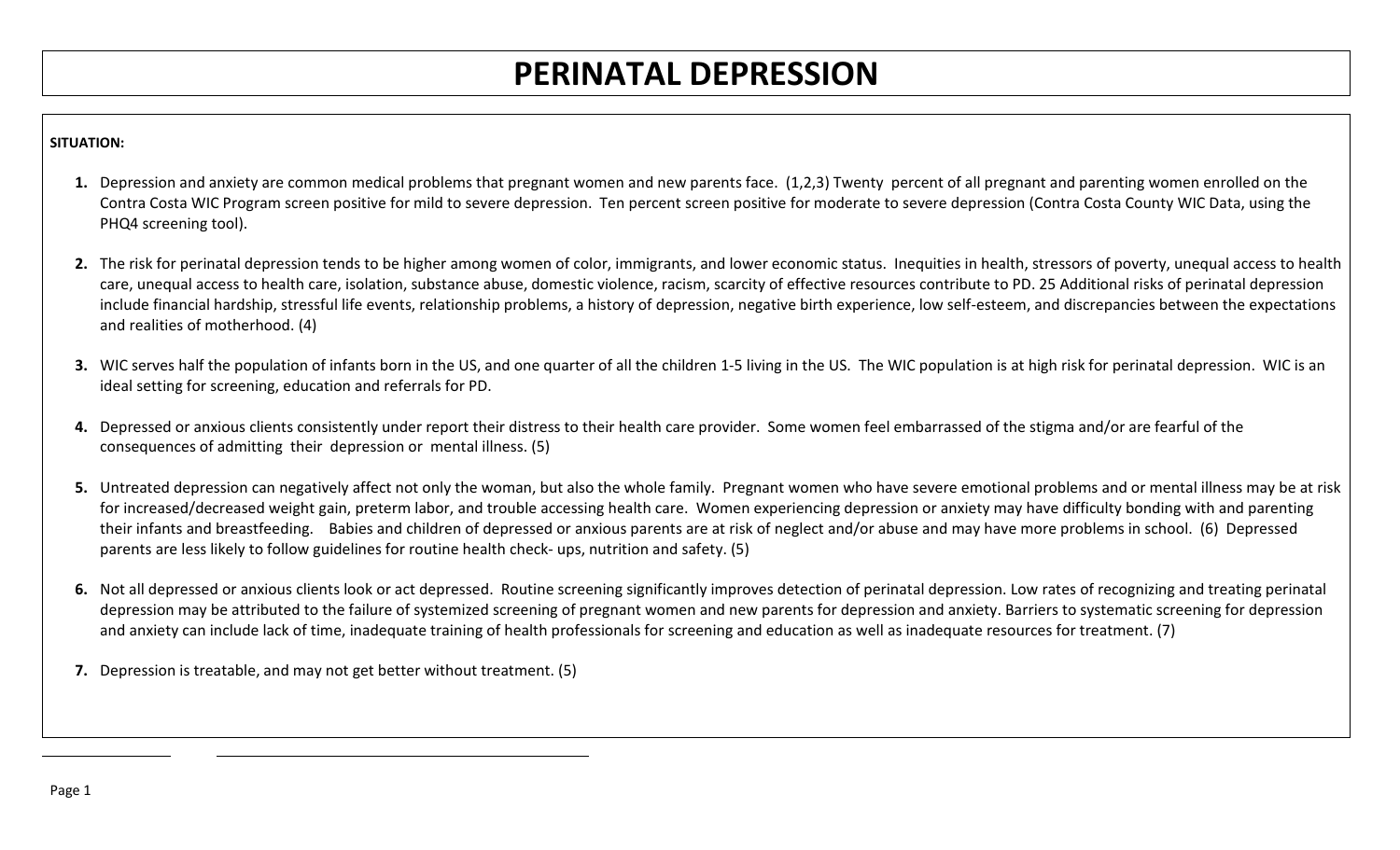| Organize and implement a Perinatal Depression Awareness, and Education Program                                                                                                                                                                                                                                              |               |                                                                                                                                                                                                                                                                                                                                                                                                                                                                                                                                                                                                                                                                                                                                                                            |                                                                                                                                                                                                                                                                          |               |                                                                                                                                                                                                                                                                                                                                                                                                                                                                                                                                                                                                                                                              |                                                                                                                                                                                                                                                          |                                                                                      |
|-----------------------------------------------------------------------------------------------------------------------------------------------------------------------------------------------------------------------------------------------------------------------------------------------------------------------------|---------------|----------------------------------------------------------------------------------------------------------------------------------------------------------------------------------------------------------------------------------------------------------------------------------------------------------------------------------------------------------------------------------------------------------------------------------------------------------------------------------------------------------------------------------------------------------------------------------------------------------------------------------------------------------------------------------------------------------------------------------------------------------------------------|--------------------------------------------------------------------------------------------------------------------------------------------------------------------------------------------------------------------------------------------------------------------------|---------------|--------------------------------------------------------------------------------------------------------------------------------------------------------------------------------------------------------------------------------------------------------------------------------------------------------------------------------------------------------------------------------------------------------------------------------------------------------------------------------------------------------------------------------------------------------------------------------------------------------------------------------------------------------------|----------------------------------------------------------------------------------------------------------------------------------------------------------------------------------------------------------------------------------------------------------|--------------------------------------------------------------------------------------|
| <b>INPUTS</b>                                                                                                                                                                                                                                                                                                               | $\rightarrow$ | <b>OUTPUTS</b><br><b>ACTIVITIES</b>                                                                                                                                                                                                                                                                                                                                                                                                                                                                                                                                                                                                                                                                                                                                        | <b>PARTICIPATION</b>                                                                                                                                                                                                                                                     | $\rightarrow$ | <b>SHORT TERM</b>                                                                                                                                                                                                                                                                                                                                                                                                                                                                                                                                                                                                                                            | <b>OUTCOMES-IMPACT</b><br><b>MEDIUM TERM</b>                                                                                                                                                                                                             | <b>LONG TERM</b>                                                                     |
| <b>WHAT WE</b><br><b>INVEST</b>                                                                                                                                                                                                                                                                                             |               | <b>WHAT WE DO SPECIFICALLY</b>                                                                                                                                                                                                                                                                                                                                                                                                                                                                                                                                                                                                                                                                                                                                             | <b>WHO WE</b><br><b>REACH</b>                                                                                                                                                                                                                                            |               | WHAT THE SHORT TERM RESULTS ARE                                                                                                                                                                                                                                                                                                                                                                                                                                                                                                                                                                                                                              | WHAT THE MEDIUM TERM RESULTS ARE                                                                                                                                                                                                                         | <b>WHAT THE ULTIMATE</b><br><b>IMPACT(S) IS</b>                                      |
| <b>WIC Staff</b><br><b>WIC Special One</b><br>Time Funds Grant<br>\$\$<br>Coalition/partners<br>Research/Best<br>Practices<br>Computer<br><b>Healthy Start</b><br><b>Primary Care</b><br>Doctors (health<br>professionals),<br>pediatricians,<br>psychiatrists,<br>social workers<br><b>Public Health</b><br><b>Nursing</b> |               | Contract with consultants to provide<br>training and technical expertise for<br>education material development and<br>best practices and evaluation.<br>Develop and implement WIC<br>education classes and materials for<br>Perinatal and Parenting depression.<br>(PPD)<br>Develop and /or purchase DVD and<br>educational materials on PPD to show<br>in waiting rooms of Healthy Start and<br>other venues.<br>Develop and display outreach posters<br>for PPD at WIC health clinics<br>Create County-wide, multi-lingual<br>resources guides for support for<br>Prenatal and parenting clients at risk<br>of PPD.<br>Build a comprehensive network of<br>health and community service<br>providers that are aware of the<br>problem of perinatal depression in<br>CCC. | <b>WIC</b><br>Participants,<br>(low income,<br>culturally<br>diverse)<br>prenatal<br>women,<br>postpartum<br>women and<br>parents of<br>children under<br>five years old.<br>Health and<br>community<br>service<br>professionals<br>serving<br>parenting age<br>patients |               | Increase awareness of the prevalence,<br>the symptoms and the resources for<br>PD<br>Increase dialogue about PD addressing<br>cultural norms and racial disparities<br>concerning depression<br>Increase awareness of negative effects<br>of PD on pregnant, postpartum women<br>and men.<br>Increase awareness of how PD affects<br>children and families<br>Reduce self-blame among PD clients<br>and increase knowledge that PD is<br>treatable.<br>Increase awareness of 211, the crisis<br>hotline, mental health access line and<br>other programs as countywide,<br>multilingual resources for support and<br>referrals to prenatals and new parents. | Reduce stigma of depression and anxiety<br>among WIC clients<br>Increase the number of low income patients<br>of all ethnicities seeking assessment and<br>treatment for PD<br>Reduce negative effects of stress, anxiety and<br>depression of families. | Reduce racial<br>disparities for access<br>to health care<br>Healthy intact families |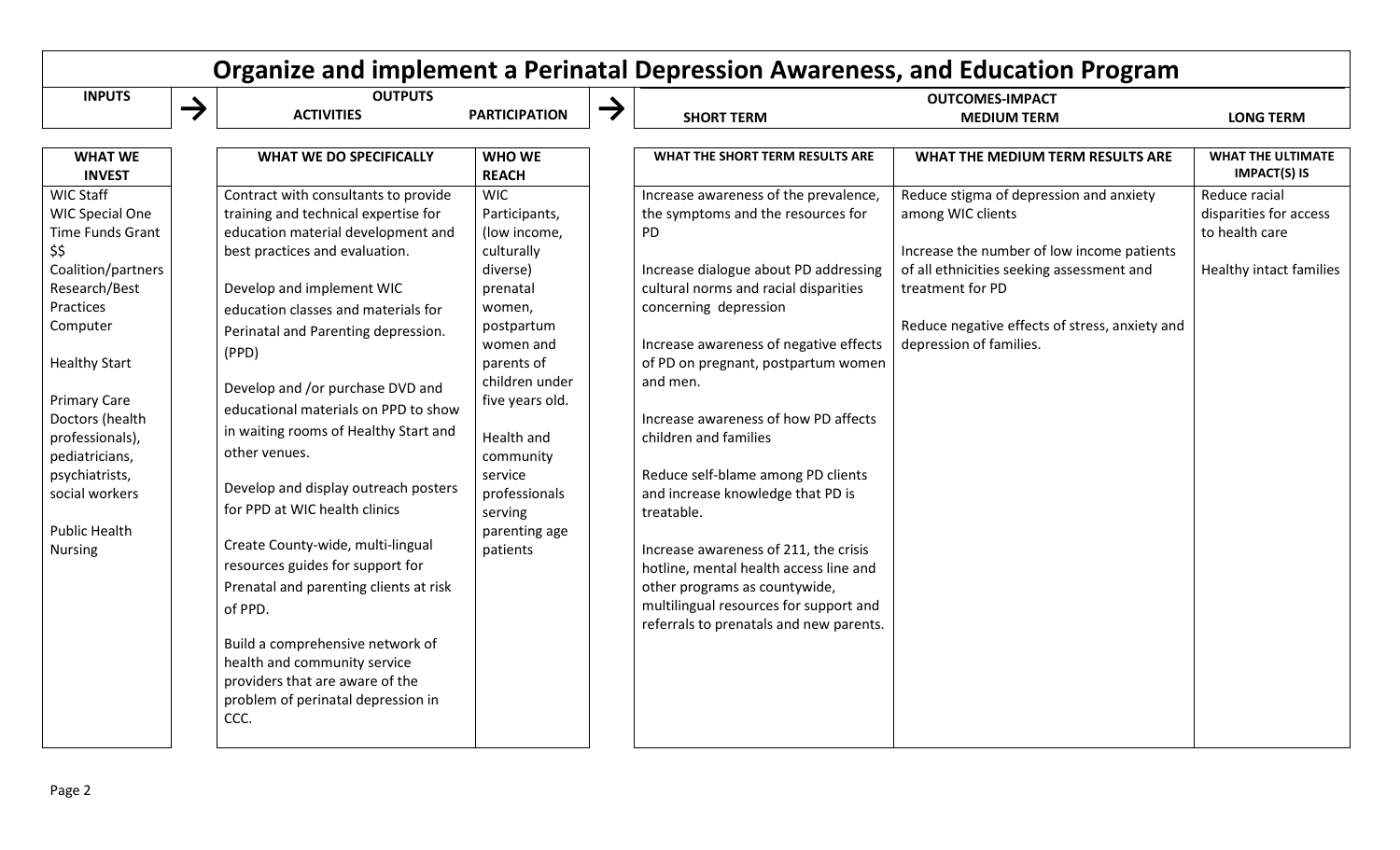| <b>INPUTS</b>                                                                                                                                                                               |   | <b>OUTPUTS</b>                                                                                                                                                                                                                                                                                                                                                      |                                                                                                                                                                                                                                                                                                                                                                                                                                                                                                                                                                                                                                                                                         |                                                                                                                                                                                                                       |                                                                                                                                                                                                                                                                                                                                                                                                                                                                                                                               | Organize and Implement A Training, Screening and Treatment Program for Perinatal Depression<br><b>OUTCOMES-IMPACT</b>                                                                                                                                                                                                                                                                                                                                                                                                                                                     |                                                                                                                                                                                                                                                                                                                                                                                                                                                                                               |                                                                                                                                                                                                                                                            |
|---------------------------------------------------------------------------------------------------------------------------------------------------------------------------------------------|---|---------------------------------------------------------------------------------------------------------------------------------------------------------------------------------------------------------------------------------------------------------------------------------------------------------------------------------------------------------------------|-----------------------------------------------------------------------------------------------------------------------------------------------------------------------------------------------------------------------------------------------------------------------------------------------------------------------------------------------------------------------------------------------------------------------------------------------------------------------------------------------------------------------------------------------------------------------------------------------------------------------------------------------------------------------------------------|-----------------------------------------------------------------------------------------------------------------------------------------------------------------------------------------------------------------------|-------------------------------------------------------------------------------------------------------------------------------------------------------------------------------------------------------------------------------------------------------------------------------------------------------------------------------------------------------------------------------------------------------------------------------------------------------------------------------------------------------------------------------|---------------------------------------------------------------------------------------------------------------------------------------------------------------------------------------------------------------------------------------------------------------------------------------------------------------------------------------------------------------------------------------------------------------------------------------------------------------------------------------------------------------------------------------------------------------------------|-----------------------------------------------------------------------------------------------------------------------------------------------------------------------------------------------------------------------------------------------------------------------------------------------------------------------------------------------------------------------------------------------------------------------------------------------------------------------------------------------|------------------------------------------------------------------------------------------------------------------------------------------------------------------------------------------------------------------------------------------------------------|
|                                                                                                                                                                                             | → | <b>ACTIVITIES</b>                                                                                                                                                                                                                                                                                                                                                   | <b>PARTICIPATION</b>                                                                                                                                                                                                                                                                                                                                                                                                                                                                                                                                                                                                                                                                    | $\rightarrow$                                                                                                                                                                                                         | <b>SHORT TERM</b>                                                                                                                                                                                                                                                                                                                                                                                                                                                                                                             | <b>MEDIUM TERM</b>                                                                                                                                                                                                                                                                                                                                                                                                                                                                                                                                                        | <b>LONG TERM</b>                                                                                                                                                                                                                                                                                                                                                                                                                                                                              |                                                                                                                                                                                                                                                            |
| <b>WHAT WE INVEST</b>                                                                                                                                                                       |   | WHAT WE DO SPECIFICALLY                                                                                                                                                                                                                                                                                                                                             | WHO WE<br><b>REACH</b>                                                                                                                                                                                                                                                                                                                                                                                                                                                                                                                                                                                                                                                                  |                                                                                                                                                                                                                       | WHAT THE SHORT TERM RESULTS ARE                                                                                                                                                                                                                                                                                                                                                                                                                                                                                               | WHAT THE MEDIUM TERM RESULTS ARE                                                                                                                                                                                                                                                                                                                                                                                                                                                                                                                                          | WHAT THE ULTIMATE<br>IMPACT(S) IS                                                                                                                                                                                                                                                                                                                                                                                                                                                             |                                                                                                                                                                                                                                                            |
| <b>WIC Staff</b><br><b>WIC Special One</b><br>Time Funds Grant<br>\$\$<br>Coalition/partners<br>Research/Best<br>Practices<br>Computer<br><b>Mental Health</b><br>Professionals<br>Doctors, |   |                                                                                                                                                                                                                                                                                                                                                                     | Contract with outside consultant/experts in<br>perinatal depression to train healthcare,<br>social services, mental health providers as<br>well as WIC staff.<br>Distribute "Provider Kits" with screening<br>tools, education materials, referrals and<br>other websites for training on perinatal<br>depression.<br>Provide on-going perinatal depression<br>trainings at noon conferences for doctor<br>trainings, and staff trainings<br>Develop local website to house educational<br>materials, screening tools, references and<br>links to other websites on perinatal<br>depression for clients and health<br>professionals on PPD.<br>Record perinatal Depression Trainings on | WIC Staff,<br><b>Crisis Hotline</b><br>Staff,<br>Physicians,<br>Nurses,<br><b>Public Health</b><br>Staff,<br>Healthy Start,<br>and<br><b>Other Health</b><br>Professionals,<br><b>Social Service</b><br>Professionals |                                                                                                                                                                                                                                                                                                                                                                                                                                                                                                                               | Increase knowledge of WIC Staff, Health<br>and Social Service providers on the<br>symptoms, causes, and the effects of PPD<br>on families.<br>Increase knowledge among health, social<br>service and WIC professionals on how to<br>screen, refer and/or treat perinatal<br>depression<br>Increased knowledge of WIC Staff, Health<br>and Social Service providers of resources<br>and materials available to help patients<br>with perinatal depression.<br>Increased number and capacity of positively<br>screened clients referred for PD assessment<br>and treatment. | Increased competence on PD treatment with<br>Providers in the community<br>Decreased numbers of unscreened and<br>untreated or referred patients with PD in the<br>county<br>Decreased barriers to access to appropriate<br>PD care for undocumented and uninsured<br>clients.<br>Decreased attachment problems, accidental<br>injuries, brain damage, developmental delay,<br>depression, aggressiveness in children<br>exposed to mother's who screen positive and<br>seek treatment for PD | Competent care and<br>treatment for<br>perinatal depression.<br>Improve birth<br>outcome: Reduced<br>preterm labor,<br>stillbirth, and infant<br>mortality.<br>Improve school<br>readiness and<br>success of children.<br>Reduce depression in<br>children |
| <b>PH Nurses</b><br>Social workers                                                                                                                                                          |   | CD, DVD or MP3.<br>Initiate perinatal depression screening at<br>WIC, Healthy Start, family practice doctors.<br>Develop protocols for identifying,<br>educating, and referring and treating<br>positively screened PD WIC clients<br>Establish culturally sensitive (non-<br>stigmatizing) support groups for women<br>to reduce stress and build parenting skills |                                                                                                                                                                                                                                                                                                                                                                                                                                                                                                                                                                                                                                                                                         |                                                                                                                                                                                                                       | Improved awareness of barriers to<br>identification and treatment of perinatal<br>depression by WIC staff, PHN, and Social<br>Services Staff.<br>Increase coordination of care for positively<br>screened PPD patients between WIC,<br>Healthy Start, Public Health Nursing, Mental<br>Health and Clinical Services.<br>Increase utilization of PH Nursing as case<br>managers for positively screened patients<br>Increased capacity for treatment of<br>positively screened PPD patients (groups<br>and individual therapy) | Increase breastfeeding rates and duration<br>among post- partum women<br>Less drug abuse among depressed patients.<br>Reduced emergency/urgent care utilization<br>for preventable medical problems.<br>Depressed clients get coordinated care                                                                                                                                                                                                                                                                                                                            | Improve mental and<br>physical health for at<br>risk families.<br>More intact families                                                                                                                                                                                                                                                                                                                                                                                                        |                                                                                                                                                                                                                                                            |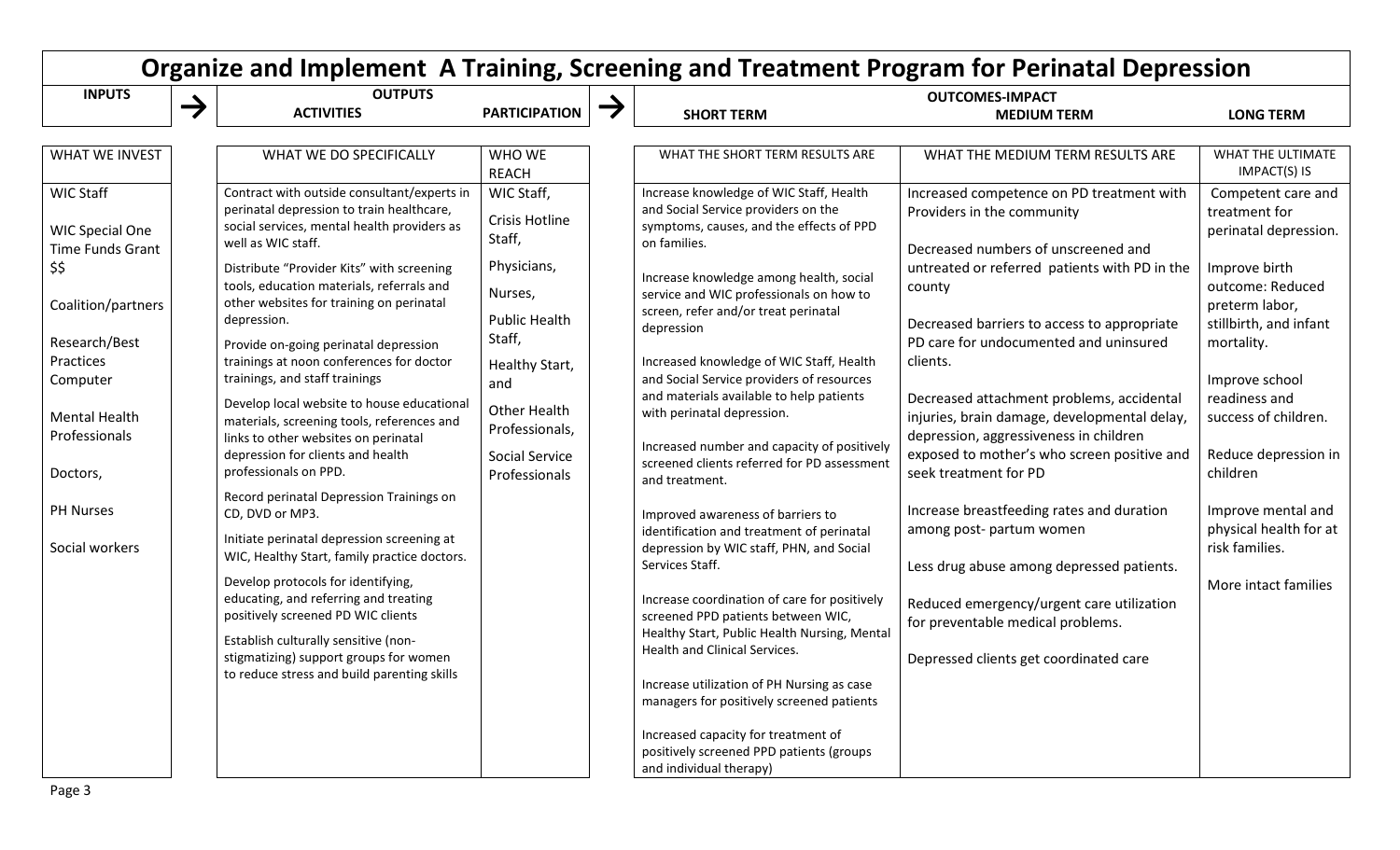| <b>INPUTS</b>                          |               | <b>OUTPUTS</b>                                                                                                                   |                                            |               | <b>OUTCOMES-IMPACT</b>                                                                                                       |                                                                                        |                                                                     |  |
|----------------------------------------|---------------|----------------------------------------------------------------------------------------------------------------------------------|--------------------------------------------|---------------|------------------------------------------------------------------------------------------------------------------------------|----------------------------------------------------------------------------------------|---------------------------------------------------------------------|--|
|                                        | $\rightarrow$ | <b>ACTIVITIES</b>                                                                                                                | <b>PARTICIPATION</b>                       | $\rightarrow$ | <b>SHORT TERM</b>                                                                                                            | <b>MEDIUM TERM</b>                                                                     | <b>LONG TERM</b>                                                    |  |
| <b>WHAT WE INVEST</b>                  |               | WHAT WE DO SPECIFICALLY                                                                                                          | WHO WE<br><b>REACH</b>                     |               | WHAT THE SHORT TERM RESULTS ARE                                                                                              | WHAT THE MEDIUM TERM RESULTS ARE                                                       | <b>WHAT THE ULTIMATE</b><br>IMPACT(S) IS                            |  |
| WIC Staff<br><b>WIC Special One</b>    |               | Organize multidisciplinary-cross<br>departmental Perinatal Depression to<br><b>Wellness Coalition.</b>                           | Policy makers<br>CA State WIC<br>Program   |               | Increase number of policy makers of PD<br>in support of PPD screening county and<br>treatment locally, regionally and state- | Develop a County -wide system to identify<br>and treat perinatal depression            | Reduce untreated PD<br>in the community.                            |  |
| Time Funds Grant<br>\$\$               |               | Plan system for identification and<br>treatment of perinatal depression                                                          | Physicians,                                |               | wide.<br>Improve the available knowledge on                                                                                  | Adoption of Statewide WIC perinatal<br>depression screening in new computer<br>system  | Systematic<br>identification and<br>treatment for PD                |  |
| Coalition/partners                     |               | Create a mission statement/vision<br>statement and strategic plan                                                                | Coalition/part<br>ners                     |               | effectiveness and cost/benefits of a PD<br>screening and referral program.                                                   | Increase commitment among policy makers<br>to address issues of racial disparities and | Reduce discrimination<br>for access to care                         |  |
| Research/Best<br>Practices<br>Computer |               | Identify goals, objectives, strategies<br>(best practices) to address racial<br>disparities and facilitate continuity of         | Faith-based<br>Organizations,              |               | Decrease the gaps in service for<br>screening and treatment of PPD.                                                          | PPD                                                                                    | based on immigration<br>status                                      |  |
| Physicians<br>Policy makers            |               | services for the identification,<br>prevention and treatment of PD<br>countywide                                                 | <b>Public Health</b><br>Nursing,           |               | Identify systems of support for young<br>families                                                                            |                                                                                        | Reduce system<br>barriers to screening,<br>referral and treatment   |  |
|                                        |               | Collect and use WIC data for program<br>planning and evaluation                                                                  | health clinics,<br><b>Public Health</b>    |               | Increase the number of CA WIC<br>programs screening for PPD                                                                  |                                                                                        | of PPD<br>Increase families                                         |  |
|                                        |               | Investigate evidence-based<br>interventions that improve parent-child<br>relationships                                           | Department,<br>(Medi-Cal,<br>Kaiser, other |               |                                                                                                                              |                                                                                        | connections to health<br>care, community and<br>social services for |  |
|                                        |               | Develop/research /<br>validate a quick screening tool for WIC<br>Research a system for paying for<br>treatment for the uninsured | insurers)                                  |               |                                                                                                                              |                                                                                        | support in their<br>community                                       |  |
|                                        |               | Identify grant funding source                                                                                                    |                                            |               |                                                                                                                              |                                                                                        |                                                                     |  |
|                                        |               | Identify gaps in screening and services<br>for perinatal depression make plans to<br>meet unmet needs                            |                                            |               |                                                                                                                              |                                                                                        |                                                                     |  |